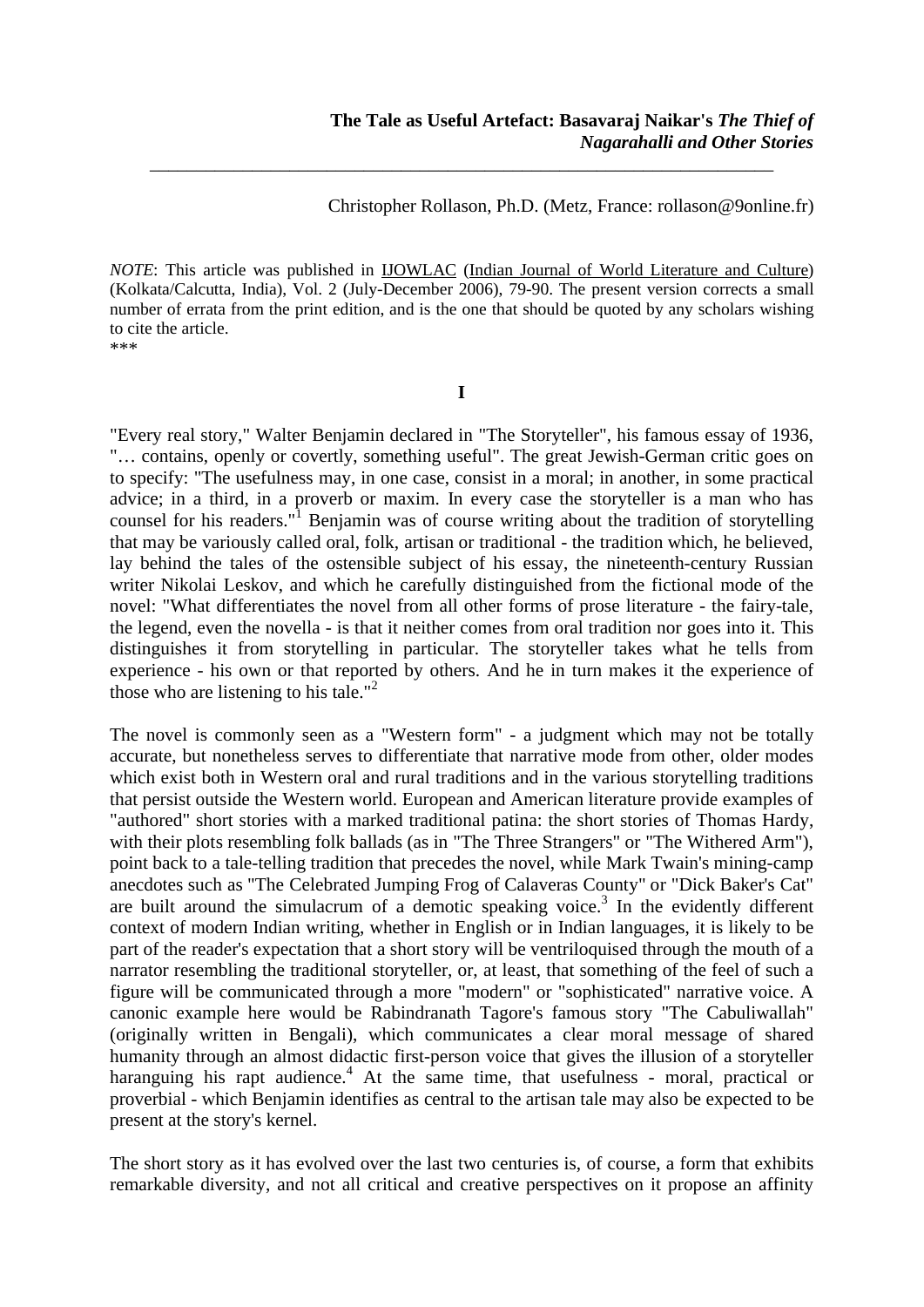with the folk-tale. Twain, certainly, in his essay "How To Tell A Story," advocates, for the "humorous story," a deadpan, poker-faced approach that in some ways recalls the traditional tale-teller ("I only claim to know how a story ought to be told, for I have been almost daily in the company of the most expert story-tellers for many years.")<sup>5</sup> There is surely, too, an echo of that same figure in Edgar Allan Poe's model of the short story as a narrative constructed around "a certain *single effect* to be wrought," that aims to spellbind the reader for the time required to take in the tale ("And by such means, with such care and skill, a picture is at length painted which leaves in the mind of him who contemplates it with a kindred art, a sense of the fullest satisfaction"): $6$  behind the more sophisticated painterly image, the concepts of "skill" and the "wrought" object suggest the traditional story-craftsman at work. Other modern approaches, however, diverge radically from the artisan model; one need only think of Franz Kafka's allegories of an alienating social universe, Jorge Luis Borges' deliberate transgression of the borderline between story and essay, or the "poetic", impressionistic short story as practised by Anton Chekhov or Katharine Mansfield.

The "traditional," folk-oriented approach will, at all events, serve as the best way into *The Thief of Nagarahalli and Other Stories,* the collection published in 1999 by Basavaraj Naikar of Karnataka state (India) and shortlisted in 2000 for the Commonwealth Writers' Fiction Prize (Best First Book, Eurasia section). This volume consists of ten stories which, the author explains in his preface, he has selected from twenty years' production in the genre. Though all written in English, they are intended as specifically Indian, in both subject-matter and expression: "I believe in the view that we Indians must write in our native branch of English and should not ape the British 'masters'. Our imagery and style should be redolent of our cultural ethos." They are also clearly intended as useful, in something like Benjamin's sense: "The ten stories … represent various aspects of human relationships in our life. They range from the elemental to the social to the mythical dimensions of life." $(5)^7$  That which is typical and representative, that which signifies one or other of the "dimensions of life," may be considered to offer some tangible use-value to the Indian reader.

# **II**

Before considering the potential usefulness of Basavaraj Naikar's stories in greater detail, it is first desirable to examine the coherence of the volume as such, considered as a collection of interrelated texts whose signification as a whole should prove greater than that of the sum of its parts. It is here useful to fine-tune our expectations of such coherence by looking at the internal organisation of a number of other contemporary short-story collections by Englishmedium Indian writers, both resident and non-resident. For this purpose, a total of seven examples in the genre (stretching the definition of "Indian" slightly to include V.S. Naipaul) will now be summarily compared and contrasted.

The seven volumes of stories in question are: V.S. Naipaul's *Miguel Street* (1959), Rohinton Mistry's *Tales From Firozsha Baag* (1987), Nisha da Cunha's *Old Cypress* (1991), Salman Rushdie's *East, West* (1994), Vikram Chandra's *Love and Longing in Bombay* (1997), Jhumpa Lahiri's *Interpreter of Maladies* (1999), and Anita Desai's *Diamond Dust* (2000). Of the seven authors, da Cunha is India-resident, Naipaul is a Trinidad-born British citizen of Indian origin, and the remaining five may be identified as non-resident Indians. Three of the collections employ a linking or framing device, i.e. the stories are interrelated by common locations and recurring characters: *Miguel Street* is about the inhabitants of a single street in Port of Spain, Trinidad; *Tales From Firozsha Baag* comparably focuses on the dwellers of a single Bombay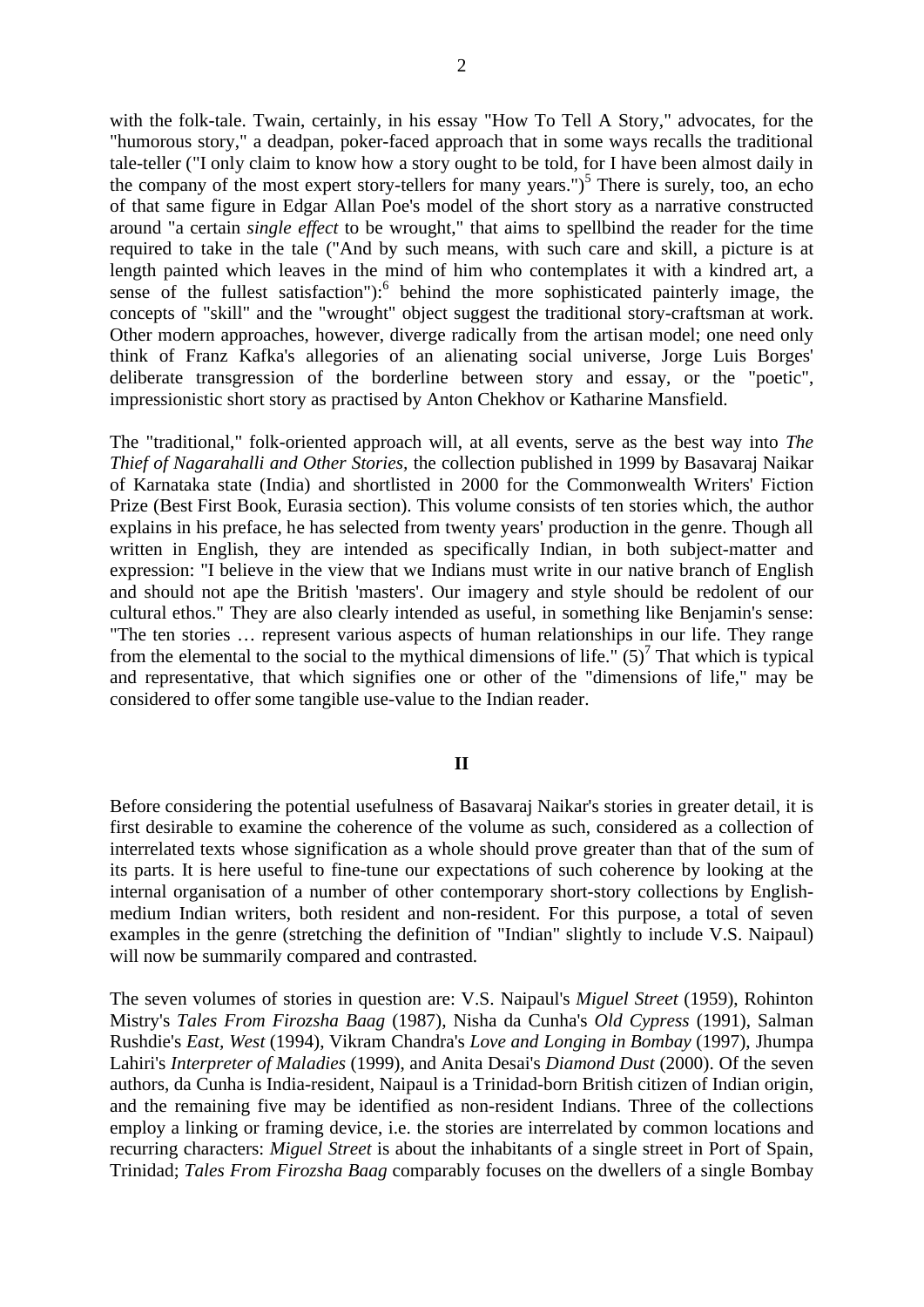apartment block (the final story sending its first-person narrator to Canada); while the stories of *Love and Longing in Bombay*, though about diverse lives and narrated in the third person, are linked by being placed in the mouth of a single Bombayite storyteller. Naipaul employs the same first-person narrator throughout, while Mistry alternates first- and third-person modes. Those three volumes, as well as those by Lahiri, da Cunha and Desai, are examples of what might be called the "purpose-built" type of short story collection, i.e. most or all were first published in the volume in which they appear and the collection therefore gives the impression of an organic whole; Rushdie's *East, West*, by contrast, is conceptually more of a rag-bag, made up for the most part of stories first published at different times and in different contexts, though the author attempts to give his volume some degree of retrospective coherence by arranging his nine tales into three themed sections. Nonetheless, despite their purpose-built appearance, Lahiri's *Interpreter of Maladies* and Desai's *Diamond Dust* are not necessarily much more coherent, taken as books, than Rushdie's collection: Lahiri's stories variously concern Indians in America, expatriate Indians vacationing "back home" and "real Indians in Bengal"; Desai's subjects and locations range from "pure Delhi," through "Indians in Canada," to totally non-Indian encounters set in Britain or Mexico. Da Cunha's collection, by contrast, enjoys the coherence that comes from her setting every story in Goa. If the collections vary in the nature of their spatial locations and - Naipaul's apart - deploy multiple narrative voices, almost all observe a certain unity of time (setting all their stories in what, for their initial readers, will be the present or near-past), the one exception here being Rushdie, who sets certain of his tales either in the historical past or in a nowhere-land.

If we now apply the criteria emerging from his fellow-writers' collections to Basavaraj Naikar's volume, it first has to be said that *The Thief of Nagarahalli* lacks any kind of overarching frame-narrative (of the type employed by Naipaul, Chandra and Mistry). There is no single first-person narrator to confer coherence on the volume: eight of the stories are narrated in the third person and two by (different) first-person narrators. Equally, unity of time as practised by most of Naikar's compeers is absent: two of the stories are set in the Raj era, one in a non-specific mythical past, and the rest, either explicitly or implicitly, in or near the present day; in other words, there is a temporal heterogeneity comparable to that found in the Rushdie collection. By contrast, there is a visible coherence in the matter of place: all the stories are set within in a restricted geographical compass, namely in various locations in today's Karnataka state, and, especially, the vicinity of Dharwad city. We thus find that concentrated sense of place which is absent from the Lahiri, Desai and Rushdie volumes, but conversely does characterise the collections by Naipaul (Trinidad), Chandra and Mistry (Bombay) and da Cunha (Goa). This suggests that if we are to seek interconnection in Naikar's story collection, it should be through that sense of place; and that, accordingly, what binds his ten stories is in some sense an essential Indianness, or, at least, a distinctively Indian approach to the tale-teller's art.

Basavaraj Naikar has himself, in his critical essays and in relation to his translations from the Kannada, stressed his companionship with what might be called a humanist or exemplary tradition of autochthonous Indian writing. Writing on Nirad C. Chaudhuri, he has praised the Bengali writer for his social realism ("Chaudhuri has been able to give a clear and convincing picture of the Indian society in his works")<sup>8</sup> and his "concreteness of diction,"<sup>9</sup> while endorsing Chaudhuri's view that the Indian writer in English should, despite the possible pitfalls of the alien language, "be native both in theme and in style,"<sup>10</sup> preferring the style of "an Indian who ... has not de-Indianised and Anglicised himself."<sup>11</sup> Similarly, commenting on the fiction of another classic English-medium writer, Mulk Raj Anand, Naikar observes: "He must be congratulated for the creation of a number of character types which are indigenous to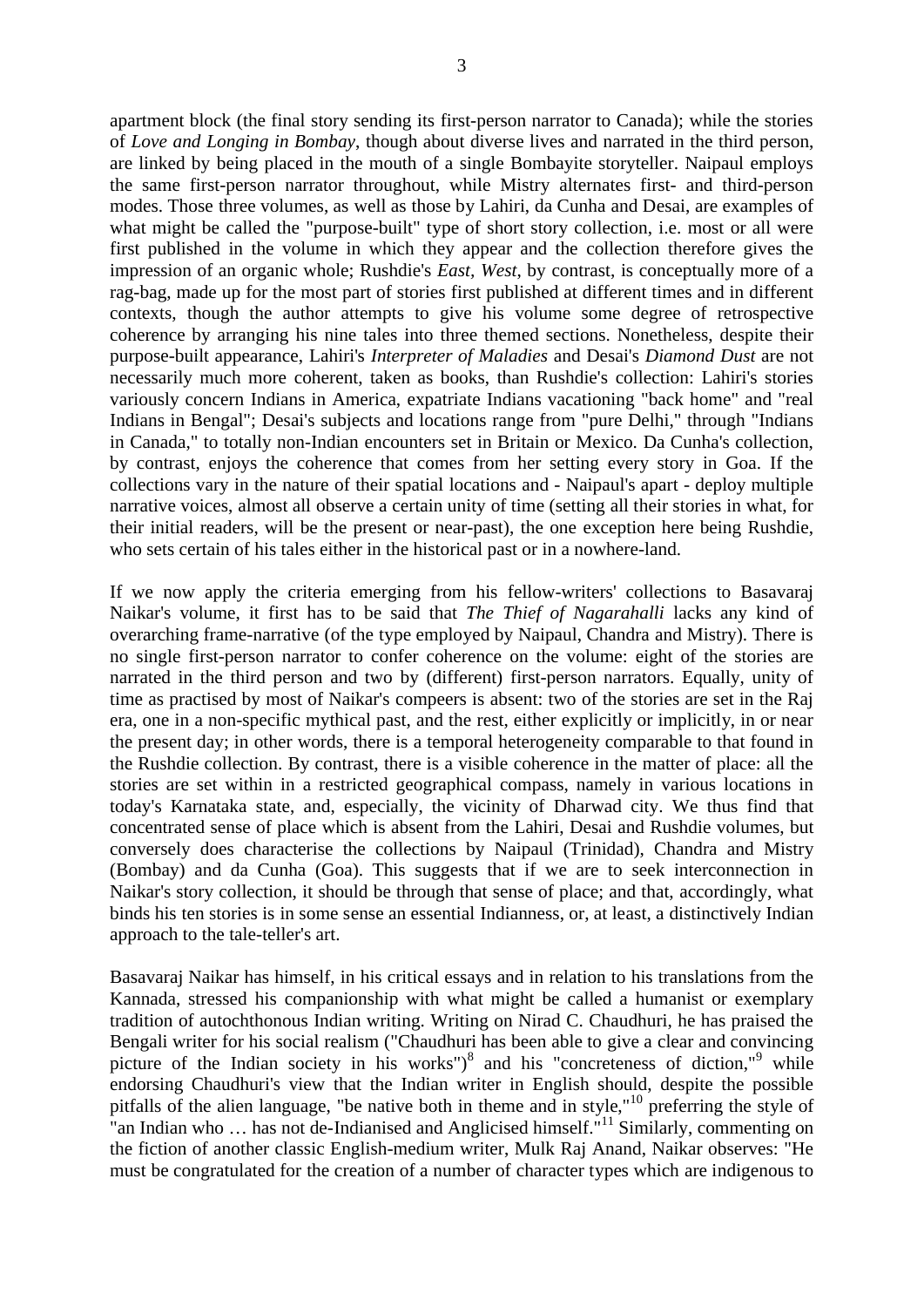Indian society."<sup>12</sup> As a critic of Indian writing in English, then, Naikar clearly admires what is realist in scope and reference and is rooted in local tradition; and, indeed, similar criteria emerge from his comments on older vernacular literature, as in his praise of the classic Kannada poet Sarvajna (a selection of whose aphoristic three-line poems he has translated): $^{13}$ "The very name of "Sarvajna", which means "the omniscient", testifies to his comprehensive knowledge and vision of life."<sup>14</sup> Naikar expresses a certain humanist perspective which, though rooted in India, does not exclude more universal reference. Thus, in an essay on Raja Rao he evokes Shakespeare, declaring that "*The Serpent and the Rope* can be designated as the tragedy of philosophy of an Indian Hamlet<sup> $15$ </sup> (and we may here recall that in 1971 Raja Rao published *The Cat and Shakespeare*, an eminently South Indian novel which nonetheless reaches out in its title to a wider literary universe).

The critic Naikar defends an inclusive model of social realism and of the useful text which the reader may expect to find carried over into his creative writing. The ten stories that make up *The Thief of Nagarahalli* are nothing if not diverse, but all reflect the time-honoured tradition of the tale-teller's art. The title story, set "in a village called Nagarahalli situated thirty-five miles away from Dharwad," (9) in the days of the Raj, centres on a thief whose skill is such that he may, paradoxically, be considered an artist in dishonesty. "All For Gold," the collection's other Raj-era story, tells of an extramarital affair followed by a bloody revenge. "Mother's Husband," the most archaic narrative in the collection, re-enacts archetypal passions in a mythical setting which is, nonetheless, still recognisably Karnatic. Among the stories located in the contemporary world, "The Invisible Face" and "Coffin In The House" both investigate the deceptiveness of social appearances, as respectable individuals are revealed to have dark secrets; "Her Husband Went to America" broadens out the frame of reference to take in India's relations with the wider world, though far from happily as an émigré spouse employs a cruel trick to desert his wife for an American bride; while "The Anonymous Letter" strikes perhaps the lightest note in the collection, offering up a vignette of South Indian university life in a tale of minor intrigues around an atmospherically evoked provincial campus.

In their diversity (multiplicity of themes) framed in a certain continuity (the Karnataka setting), Naikar's stories may be read, for the most part in a classical realist sense, as typical and representative of a certain Indian cultural, social and psychological reality. In addition, the collection acquires a deeper coherence from the presence of a recurring theme, namely that of human identity. Through their diverse narrative strategies, these stories examine such crucial questions as how an individual can create and maintain an identity within society, how far that identity is malleable to our will or mutable at the hands of outside forces, and whether people's social masks correspond to their hidden drives and desires.

The specifically Indian typicality of Naikar's writing has been finely brought out in an essay published in 2002 by Asha Choubey, "*The Thief of Nagarahalli and Other Stories*: Essentially Indian Stories." Taking an authenticist approach, Choubey argues that Naikar's ten stories may be interpreted in terms of a psychological model. This is not that of Freud or Lacan, but the eminently Indian model of the nine *rasas* (emotions or states of spirit), as first adumbrated in the classical Sanskrit treatise on the theatre, the *Natyasastra* of Bharata<sup>16</sup> - *sringara* (eroticism), *karuna* (compassion), *bhaya* (fear), *santa* (tranquillity), etc. Thus, "the title story evokes hasya or comic along with vira or heroic in the daring exploits of the protagonist, it ends admirably in santa with the bold thief having reconciled himself to his defeat at the hands of one of his rivals"; while "'Her Husband Went to America' works through sringara and karuna or compassion but ends in santa," and "'Mother's Husband' has elements of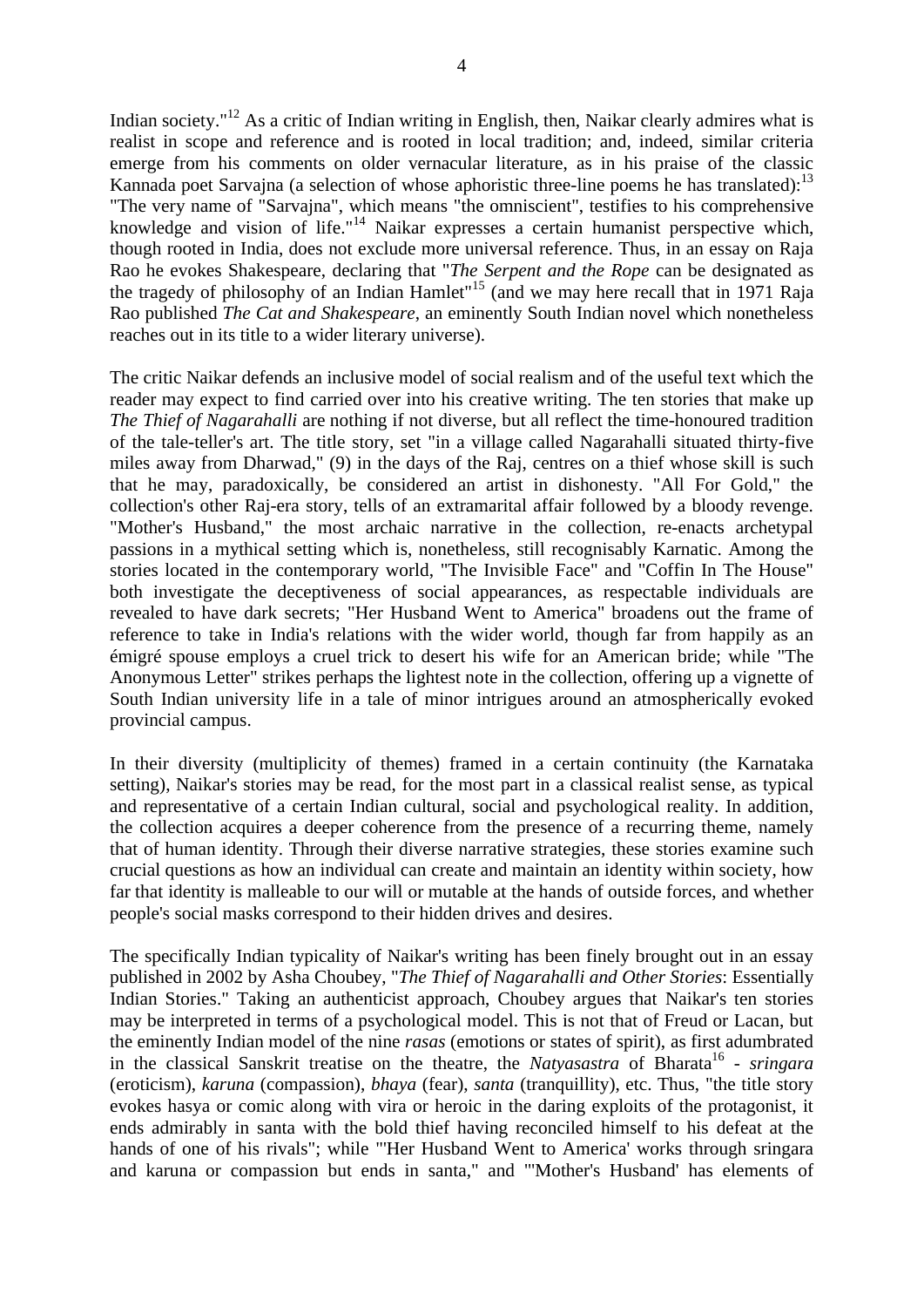sringara ... as well as adbhuta or marvellous." Choubey concludes: "Naikar's stories are closer to Indian sensibility as after all the upheavals, there comes reconciliation with the prevailing situation. And Indian optimism is evident in the fact that this final reconciliation comes not from passive submission to fate but from recognition of human courage and fortitude despite fate-imposed limitations."<sup>17</sup>

Within this context, as identified by Choubey, of Naikar's "essentially Indian sensibility,"<sup>18</sup> it may now be useful to broaden out the analysis, returning to Benjamin's more general conception of traditional storytelling while striving not to lose sight of the subcontinental perspective. Accordingly, I now propose a more detailed examination, with particular reference to Benjamin's notion of the tale as a useful object and repository of "counsel", of the three stories not mentioned so far, namely: "She Wanted a Child", "When the News Came", and the book's closing story, "Fulfilment".

## **III**

Like several other stories in Naikar's volume, "She Wanted a Child" might superficially be considered a somewhat journalistic production. It is a tale that, certainly, reads as if it were based on a *fait divers* from a local newspaper. The story runs thus: Manjula, a young woman two years married in the Kannada town of Chitradurga, is still childless. She is offered and accepts a job at the post office in Dharwad. Desperate to conceive, she takes a lover, only to have it confirmed that she is infertile. Finally she uses a stratagem to steal a newborn baby from the hospital, but is caught and arrested. The tale ends with the baby restored to its rightful parents.

Material like this may seem the stuff of provincial scribes, and, indeed, we are told that "the news of a theft of the child by a stranger had appeared in headlines in all the leading newspapers" (124). However, it is Walter Benjamin himself who warns that the storyteller's art is, inherently, something totally different from the methods of the journalist: "Every morning brings us the news of the globe, and yet we are poor in noteworthy stories. This is because no event any longer comes to us without already being shot through with explanation. In other words, by now almost nothing that happens benefits storytelling; almost everything benefits information. Actually, it is half the art of storytelling to keep a story free from explanation as one reproduces it."19 It will here be interesting to consider how Naikar's art of storytelling manages to raise his narrative above the level of the mere "information" criticised by Benjamin.

"She Wanted A Child" opens on a highly traditionalist note, manifested in a sharp reprimand cast at Manjula by her unpitying mother-in-law: "'You have not even a single child to keep the lamp of our family burning. I don't know what is wrong with you. At your age, I was a mother of three,' complained the mother-in-law in the kitchen." (112) This opening, in both its directness and its traditionalism, may be compared to the celebrated first sentence of Vikram Seth's novel *A Suitable Boy*, in which a mother declares to her younger daughter, on the occasion of the elder one's wedding: "'You too will marry a boy I choose', said Mrs Rupa Mehra firmly to her younger daughter."<sup>20</sup> Naikar, following in the wake of Seth, immediately establishes his characters as typical and representative members of a society in which traditional values are the norm.

This is of course a classically realist narrative strategy, and social and descriptive realism are very much to the fore throughout this story. Quintessentially South Indian details are present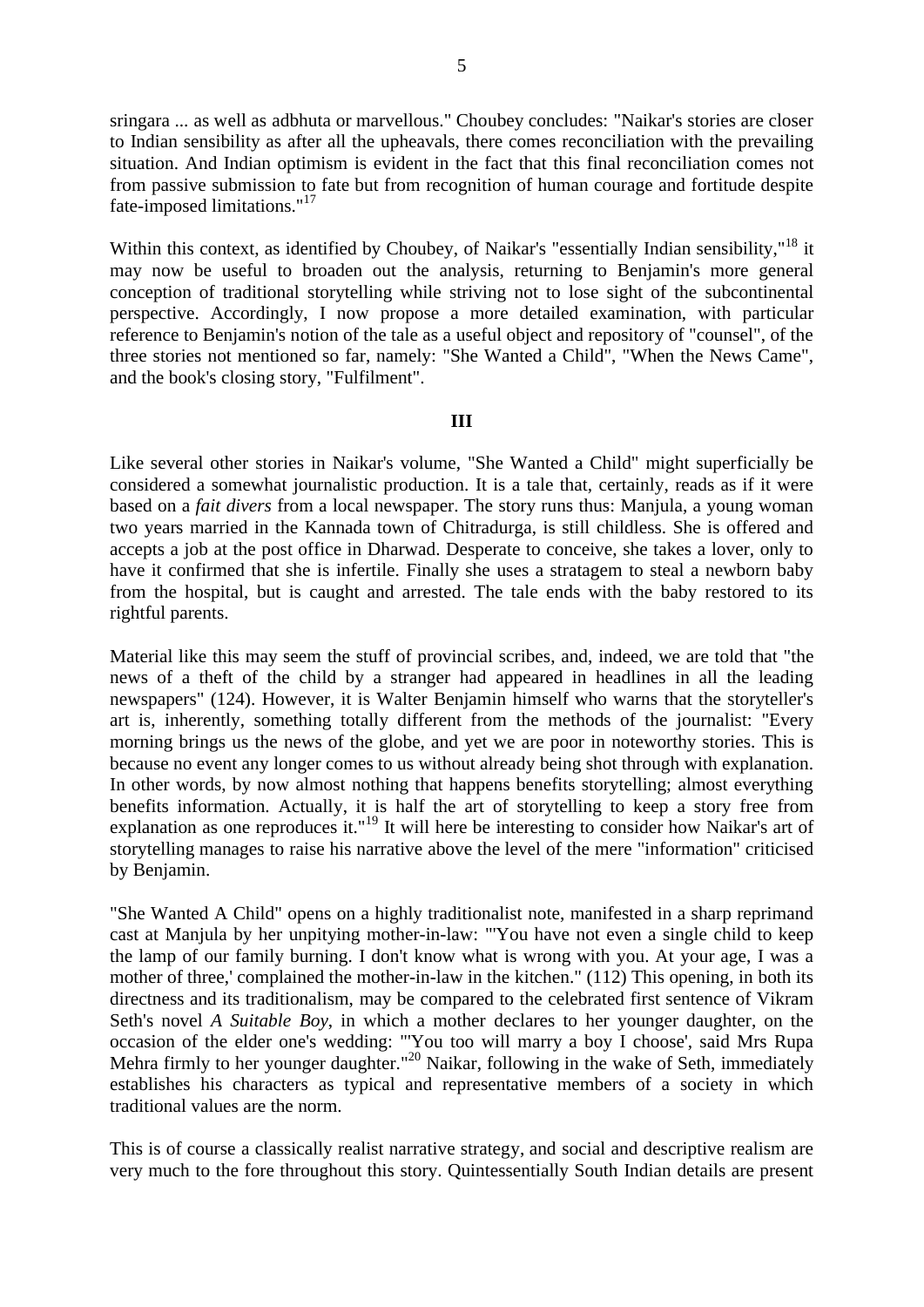as the characters eat idlis and dosas or sip "sweet hot coffee." (116) Typical elements of subcontinental urban life appear in, for instance, the din of the traffic in the town of Hubli ("Auto-rickshaws were honking and hooting and trucks and buses were roaring past the Lodge" - 117), while Indian bureaucracy is gently satirised in passages whose detail might recall similar scenes in Raja Rao's *The Cat and Shakespeare* ("The constable asked the typist to type out the First Information Report. When the FIR was ready, the constable pressed two rubber stamps on it and got it signed by the sub-Inspector" - 123). The reader is constantly reminded of the events' location in a specific place and time, and it is also noteworthy that on two occasions it is stated that the (literate) characters are conducting their business in Kannada - not, therefore, in English, the language in which the tale is nonetheless being narrated.

It is, then, within a specifically Indian (South Indian and Kannada) context that Manjula's human drama unfolds. Within this context, it is no doubt legitimate to seek in it the kind of useful message that Benjamin finds in the traditional story. From a conservative point of view, Manjula would be viewed as a disturber of the cultural order: appropriating a child who is not her own by deceptive means, she separates it from its biological parents and thus creates a rent in the fabric of society. That rent is made good at the end, with the miscreant locked away in jail and the natural parents reunited with their offspring. Indeed, it is with those parents' joy that the narrative ends: "The Sub-Inspector narrated in brief the whole story of the theft of the child and how the thief was under arrest now. Fatima and her husband thanked the PSI and his staff profusely and returned home with a great sense of satisfaction." (130) It so happens that Fatima and her husband are Muslims (121), and although the dimension of faith does not receive major emphasis in the text, the theft by a Hindu of a Muslim couple's child could nonetheless be read as metonymically symbolising the disruption not only of the social order as such but also of that element of it which concerns harmonious intercommunal relations. At all events, on a metanarrative level the "great sense of satisfaction" which the relieved parents feel after being narrated "the whole story" by the policeman could be taken as reproducing, in the form proposed by Edgar Allan Poe, the "sense of the fullest satisfaction" felt by the reader at the end of a successfully negotiated short story. That satisfaction would here also, for both characters and reader, reflect the feelings of gratification produced as the social equilibrium is safely restored.

However, the narrative may be read somewhat differently if it is considered from the point of view of the disturber, Manjula. From this vantage point, the question of personal identity would come to the fore. Manjula feels deprived of her "normal" or "natural" identity as a woman by being childless, and clearly believes that, despite being married and employed, she can effectively have no identity in society unless and until she has borne a child - or, at least, appears to have borne one. Her solution to this dilemma is to concoct strategies. The first - her extramarital affair with her work colleague, Sekhar - is presumably posited on the possibility that her husband, not she, might be infertile. This strategy fails when, showing no signs of pregnancy after three months of intimate relations with Sekhar, Manjula consults a doctor only to be told she is infertile. The next day, she does not report for work; Sekhar, significantly, is from that point never mentioned again in the text. This detail of omission suggests that he has all along been merely a pawn in Manjula's strategy, and she now tries a second one. She enters the maternity ward at the local hospital, where she impersonates a newly arrived doctor, drugs all the women in the ward with specially prepared sweetmeats, and finally walks off with Fatima's baby. Unfortunately, her ingenuity is far from complete, and ultimately fails her: she does not notice what a policewoman at the bus station immediately does, namely that the child looks nothing like her ("she is quite fair in colour, but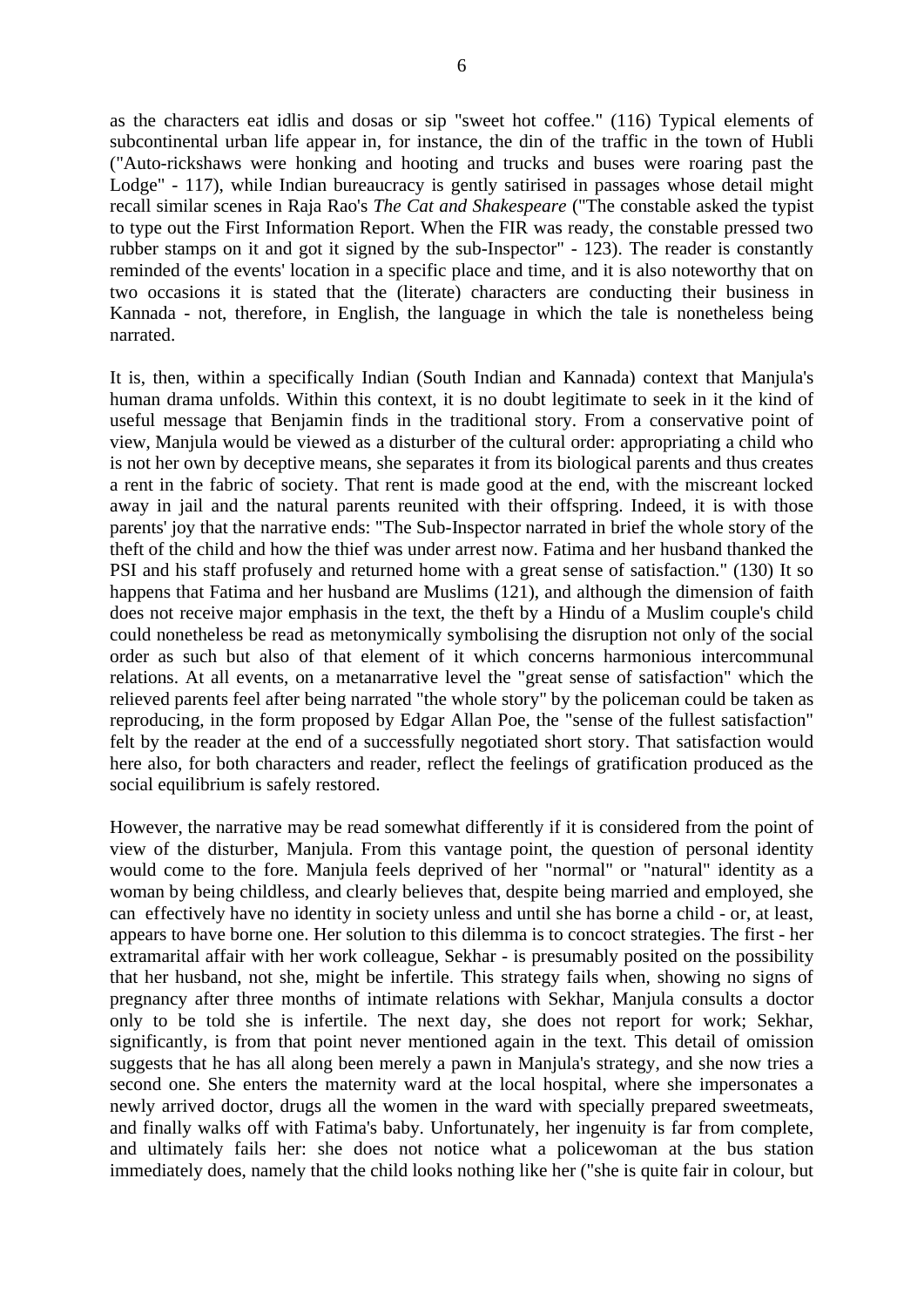the child is dark" - 127). Nor does she manage to create any kind of rapport with the child, which she is clearly using as she used Sekhar: "Manjula … sat there trying to breast-feed the child. But the child used to cry continuously." (126)

Her best-laid plans were doomed to failure, and finally, instead of gaining a socially-approved identity as a mother, she loses all trace of such identity, reduced to the condition of a felon. Despite this fate, however, Manjula's actions could be read as the trajectory of a protest blind and self-defeating no doubt, but still a protest - against the whole notion of a socially imposed identity. If Manjula is infertile, then she cannot assume the one identity that her society considers acceptable for her, and the ultimate blame for the whole episode may be shifted on to a society that fails to offer its female members a sufficiently diverse set of approved identities. Yet again, though, from a more traditionalist point of view it might be said that Manjula was rebelling against her karma: if it was her destiny, because of events in her previous life, to have to live as a childless woman, then her error was to rebel against her destiny instead of accepting it. On this reading, her true identity in this life would be identical with her karma. Naikar's text thus presents the question of a woman's identity in society and the world, through a narrative that permits more than one reading of the problem, while finally leaving it to the reader to judge. The storyteller's tale thus reveals itself as, in the traditional sense, a useful artefact, leaving the reader to reflect creatively on the whole unsolved question of the individual's true place in the world.

# **IV**

In the next story that I shall examine, "When the News Came," Naikar uses a number of strategies similar to those of "She Wanted a Child." This narrative too reads as if it had sprung from a newspaper *fait divers*. Chennappa, a truck driver from the Kannada village of Navilur, bids farewell one morning to his wife Rudravva and their young son Chandru, and departs on a routine mission. A week later, the police summon his wife and confront her with the corpse, identified by due process as her husband's, of a truck driver killed in a road accident. The face is so mangled as to be unrecognisable. Rudravva officially becomes a widow. However, after another week has passed, Chennappa, whose mission had been unilaterally extended by his boss, returns to Navilur, only to find his home deserted and himself ostracised as a ghost. Accompanied by a friend from an adjoining village, he asks the police to clear up the mystery. It transpires that the cadaver was in reality that of a different truck driver, also called Chennappa, from the locality of Kavalur. The body had been misidentified by clerical error. Chennappa is reunited with his wife and son and all return to their home village.

Here as with the tale of the infertile Manjula's baby-snatching, the story's journalistic origins appear likely enough. Indeed, the title itself contains the word "news" - and that "news" could variously be interpreted as referring to the news of the highway death, the village rumours of Chennappa's ghost, or the final revelation of his return. Another element that links this story to "She Wanted a Child" is the prevalence of local colour and typically Indian detail ("She lit the lamp before the framed picture of Lord Siva and waved the burning joss sticks before the deity" - 132; "The driver of the jeep had to struggle hard to manoeuvre his vehicle through the narrow and crooked lanes of Navilur" - 133); also present, as before, is the satiric presentation of bureaucracy. Furthermore, this tale too ends with the restoration of the order that had been disturbed. Chennappa returns to society, his wife ceases to be a widow and their son regains his father: "Both of you have a sort of rebirth now,' said an elderly woman in the gathering. The next day Chennappa, Rudravva and Chandru went back to Navilur in a bullock cart."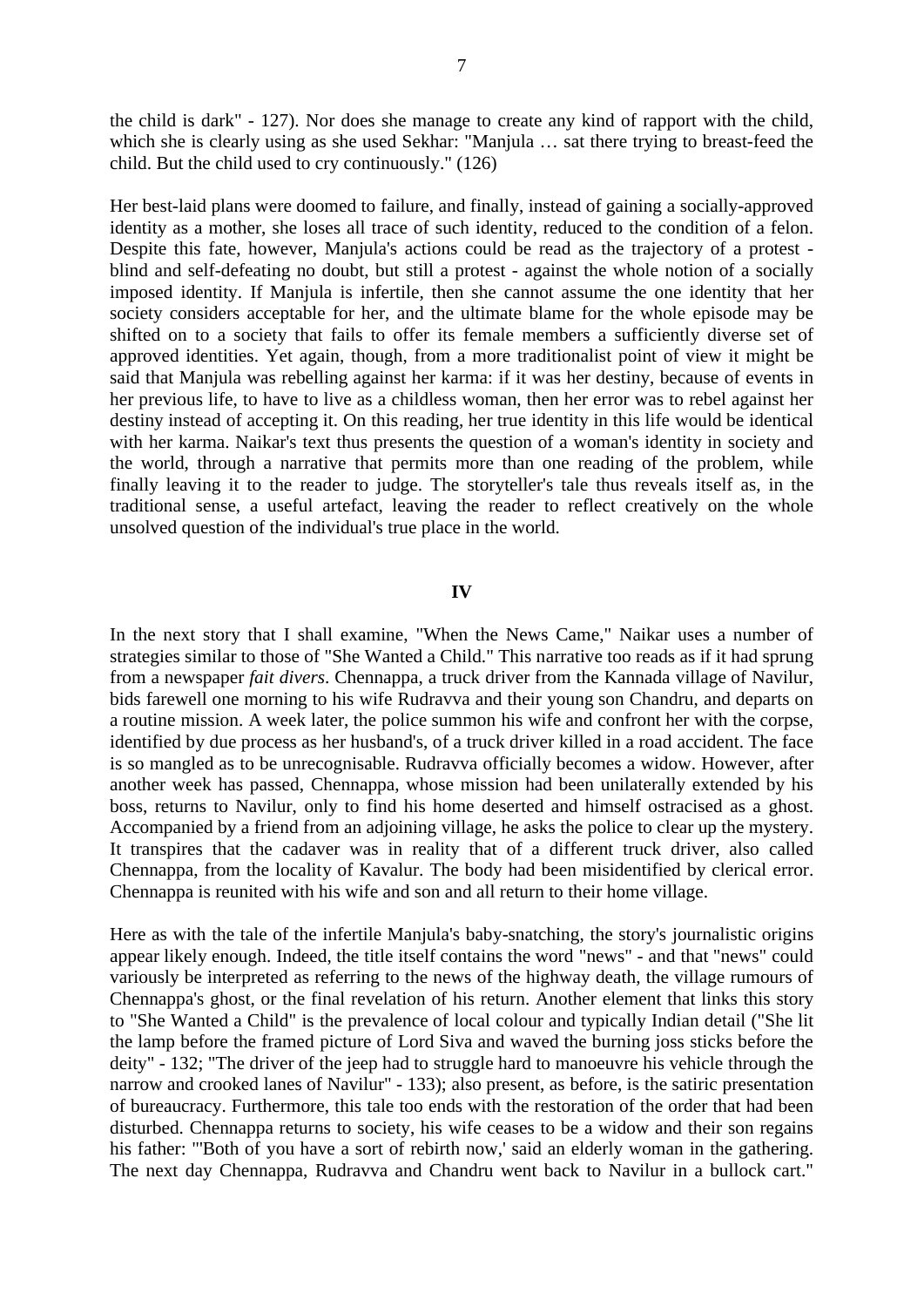(147) However, the disturbance of order is of a rather different order here than in "She Wanted a Child"; and if here too the usefulness of Naikar's story may be found to reside in its exploration of the problem of identity, the context diverges substantially from that of the preceding story.

Chennappa's identity as a member of society is structured, above all, around house and family. This is clear from the first page, when, just before he sets off on his fateful journey, "Rudravva served him hot steaming *rotis*, *dal* and fragrant rice." (131) Returning to the village in all innocence, he discovers he no longer has a home: "He found that his house and the neighbouring houses were all locked … He did not know where to spend the night. So he went back to the temple of Virabhadra and lay down in the open hall there." (139) He sleeps the next night at a bus station. Bereft of his home, become a waif or stray, he has effectively lost his identity. Such a theme is not uniquely Indian: in nineteenth-century French fiction, Honoré de Balzac explored something similar in *Le Colonel Chabert*, his novella about a soldier long believed dead who makes an unexpected return. Naikar nonetheless gives the motif a specifically Indian twist by also focusing on the predicament of Chennappa's beleaguered wife Rudravva. The news of her husband's apparent death catapults her from the accepted social status of wife to what is, in traditional Hindu society, the highly problematic position of widow. Widowhood descends on her, as an elderly neighbour "took a small chunk of stone and broke the bangles of Rudravva and wiped the vermilion dot from her forehead." (136) She is obliged to give up the signs of her married woman's identity and see her son become an orphan. It is thus, for her, an enormous triumph when, at the story's end, her married status is restituted through the restoration of the all-important symbols: "The womenfolk assembled in the kitchen and helped Rudravva put on her nose-ring, sacred *tali* and *kumkum*." (147) This collective gesture serves to welcome her back into the community of socially legitimated females.

The vicissitudes in the life of this couple - from homelessness to the return home, from widowhood back to wifehood - appear as the outcome of chance compounded by human error. In other words, the cultural order is disturbed, not by a deliberate act of revolt like Manjula's in "She Wanted a Child," but by a pile-up of circumstances beyond any individual's control. It is, at least on one level, chance that dictates that Chennappa is absent longer than expected, and chance too that not only kills a man on the highway who bears the same name, but also mangles that stranger's face so as to make the cadaver unrecognisable and therefore misattributable. It is human error - clerical error, bureaucratic error - that has the body officially misidentified, thus temporarily exiling the living Chennappa from society: "The Sub-Inspector now realised the possibility of a wrong entry in the register. He called Constable Patil and asked, 'Patil, are you sure that you have made the right entry in the register? This gentleman tells me that there is a man called Chennappa in Kavalur also.'" (143). Finally, the same Sub-Inspector apologises to the object of the confusion: "'Because our constable wrongly mentioned Navilur instead of Kavalur, all this mix-up has happened'." (144) It could of course be argued that, rather than attribute the events to pure chance, a socially and politically aware reading should take account of the labour relations that allowed Chennappa's boss to extend his mission time unilaterally, of the infrastructural conditions that led to the other Chennappa's death at the wheel, and the political system that may arguably leave undue scope for bureaucratic error. However, such interpretations are for the reader to supply. If this story leaves a useful message, or counsel, in visible and accessible form, it appears to be the notion that the identity in society of ordinary men and women is not a fixed or stable given: rather, identity is subject to the winds of change and chance, and can be blown apart and fragmented - and also reconstituted - in the most unexpected ways.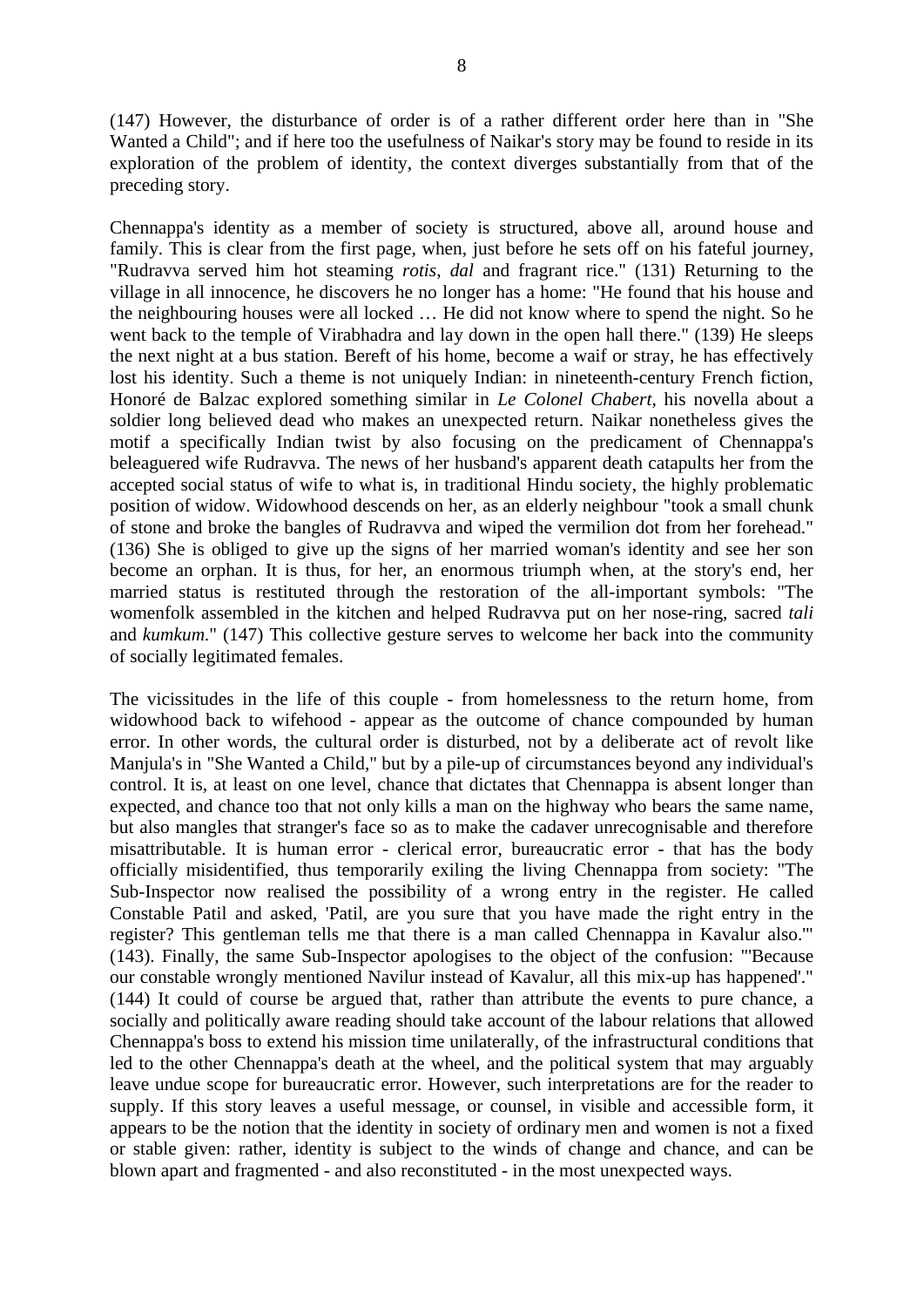The story which closes the collection is, significantly, entitled "Fulfilment," as if once more to confirm Edgar Allan Poe's notion of the well-told tale that rewards its readers with "a sense of the fullest satisfaction." Here, Naikar's writing, though remaining essentially within a realist frame, takes on additional connotations, drawing on the riches of India's literary tradition, that may be considered symbolic or even mythical. The narrative, set in modern times in an unnamed town in Karnataka, unfolds as follows. One evening, Bharati, only daughter of the widower Kasinath, a devout and conservative retired judge, goes with her father to the theatre to see a performance of a classical Kannada drama. She falls in love with the lead actor, Chandrasekhar, and, even though he is an untouchable and she a Brahmin, elopes with him. They consummate their love-marriage, set up home in his village and raise a son. Her father reacts to the shock by giving up his worldly position and becoming a sadhu. After several years of marital bliss, Bharati's husband, falsely accused of a crime, is obliged to disappear for twelve years, after which time he returns home and the couple are united.

The realist mode evidenced in the stories discussed earlier at first predominates in "Fulfilment." Typical details of Indian urban life are once more foregrounded: "Bharati was gazing at the posters which were decorated with colourful lights thus providing a sharp contrast to the dull effect of the corrugated iron walls and roof of the theatre. The loudspeaker was blaring a popular Kannada song" (180); "They waited for their driver who was puffing at a *bidi* near a *pan*-shop. It was only when Kasinath sounded the horn that the driver Hussainsab grew alert and rushed towards the car" (182-183). Despite this realist atmosphere, however, the theatre performance itself introduces a different dimension, connecting the latter-day events to a much older symbolic tradition: "From inside the stage the smoke of incense rose in gyres and the bell was rung … The harmonium-master played the benedictory tune and all the actors together sung it from behind the main curtain" (180). The play itself, by the twelfth-century Kannada dramatist Basaveswara, centres on a social and cultural scandal of its day, "a marriage between the so-called untouchable bridegroom and a Brahmin bride" (181). The ancient drama sets the scene and provides a precedent for what will then happen outside it, the apparently improbable love-match and elopement between the untouchable actor Chandrasekhar and the Brahmin girl Bharati.

Bharati's very name suggests an older tradition, recalling Bharata, the theoretician of the *rasas* whom we have evoked earlier in this essay. As the narrative advances, its archetypal Indian connotations become deeper and more evident. The lovers get married in a Hanuman temple (188), in a reference harking back to the beneficent monkey-god of the *Ramayana*. Bharati's father replicates a time-old tradition by metamorphosing from judge into sadhu: "Kasinath collected a few clothes and a couple of silver bowls, gave the key of his home to a neighbour and set out on his pilgrimage to the Himalayas" (192). The sudden unexpected turn in Chandrasekhar's life - exile from home and separation from wife and child - takes on connotations of the *Ramayana* and *Mahabharata* (Rama and Sita exiled in the forest and then separated; the Pandavas banished from their kingdom). The theme of lovers separated by chance - for chance alone can explain the false and arbitrary pinning of a crime on Bharati's upright husband - also (if we recall the story's theatre theme) points back to another great work of the Indian tradition, Kalidasa's drama *Shakuntala*, with its passionate lovers, king and woodland girl, who come together across a social gulf, are separated by a fatal bout of amnesia, and are finally reunited in the play's closing consummation. Basavaraj Naikar's characters are thus made protagonists in a love-drama that is eminently and anciently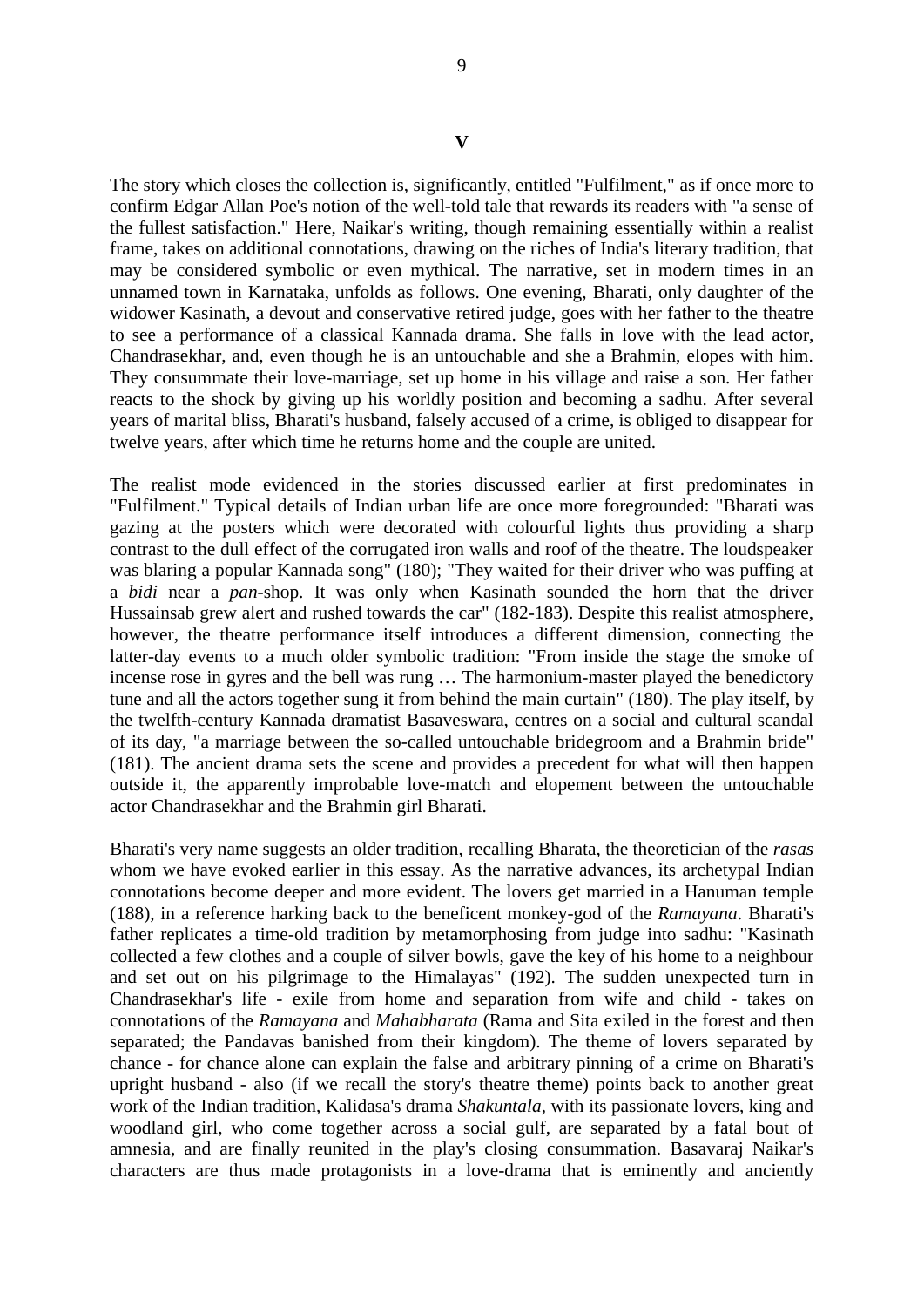subcontinental, right up to the tale's closing moment when "both of them remained in a paradise of silent sweetness" (193).

The counsel or use-value that may be drawn from this story of Naikar's can, once again, be said to centre on the question of identity. For all three protagonists - Bharati, her father and her husband - identity proves to be something that is not fixed or static but can, rather, evolve and mutate in unexpected ways, affected by both choice and chance. Bharati chooses a lovematch, and thus a life totally outside the traditional limits that would otherwise have determined her existence. Her father has denied her a college education, and her expected future would have been an arranged marriage. It is meanwhile clear - and here Naikar shows considerable artistry via discreet understatement - that if there is a precedent for Bharati's act of revolt, it lies not in the alien influence of "Western liberalism," but in the Indian and Kannada tradition itself - in Basaveswara's play from the twelfth century, which long ago dramatised the possibility of a love-match crossing caste boundaries. Chandrasekhar, as much as Bharati, chooses to give his life an unexpected direction by surrendering to the unexpected love-relationship and taking it all the way to marriage; later, when he is pushed into exile and disguise ("he went to Bombay in the guise of a beggar" - 189), his life is once again reshaped, but this time by forces totally outside his control. Kasinath, for his part, finds himself a prey too to the unexpected, to the shock of his daughter's elopement, but manages finally to transcend it through an act of conscious choice: the decision to become a sadhu and centre the rest of his life on the spiritual. He thus creates a new identity for the final years of his life. This choice is, at the same time, an option available to him within Indian tradition (the life of a sadhu is even recommended to men of advanced years whose offspring have grown up), and he takes the decision after consulting a high religious authority, in fact being "advised by H.H. Sankaracharya" (192). Kasinath, then, makes a life-choice that is legitimated by mainstream Hindu tradition, whereas his daughter's life-choice may be said to stem from a dissident or critical strand within that same tradition. The intertwining of chance and choice in human lives may be said to form the kernel of the counsel that this story offers the reader. Here the reader may wish to think back to the ancient literary tradition, and to the arguably parallel teaching that emerges from *Shakuntala*, where choice and chance combine to generate the characters' complex vicissitudes.<sup>21</sup>

Naikar's tale is, in fact, both traditional and contemporary, sketching an emancipatory possibility for India's womenfolk while rooting that very emancipation in an alternative reading of the tradition. From the contemporary angle, an interesting analogy exists with the closing tale in another story collection published almost at the same time as Naikar's, namely "The Rooftop Dwellers," the concluding narrative of *Diamond Dust*, Anita Desai's volume (as mentioned above) of 2000. Desai's story tells the fortunes of Moyna, an independent-minded young girl from the provinces who arrives in Delhi seeking work, and manages to survive triumphantly as a single woman in the capital, keeping herself afloat in the difficult environment of the publishing world, with the help of a cat and an emancipated female friend and despite substandard rooftop accommodation and an unsympathetic landlady. Moyna, unlike Naikar's Bharati, seeks her freedom not through a love-match but through the world of work - "such was her determination," says Desai's third-person narrator, "to make her new life as a working woman in the metropolis succeed," even though "her mother did not understand … the attraction of living alone, in Delhi and could think of it as only a poor substitute for living at home."<sup>22</sup> Anita Desai's approach is, certainly, more ideological than Naikar's, with an evident feminist undercurrent; it remains worth remarking, however, that two virtually contemporaneous collections should conclude on the same theme, a young woman's creation of a new identity for herself through a successful defiance of cultural norms.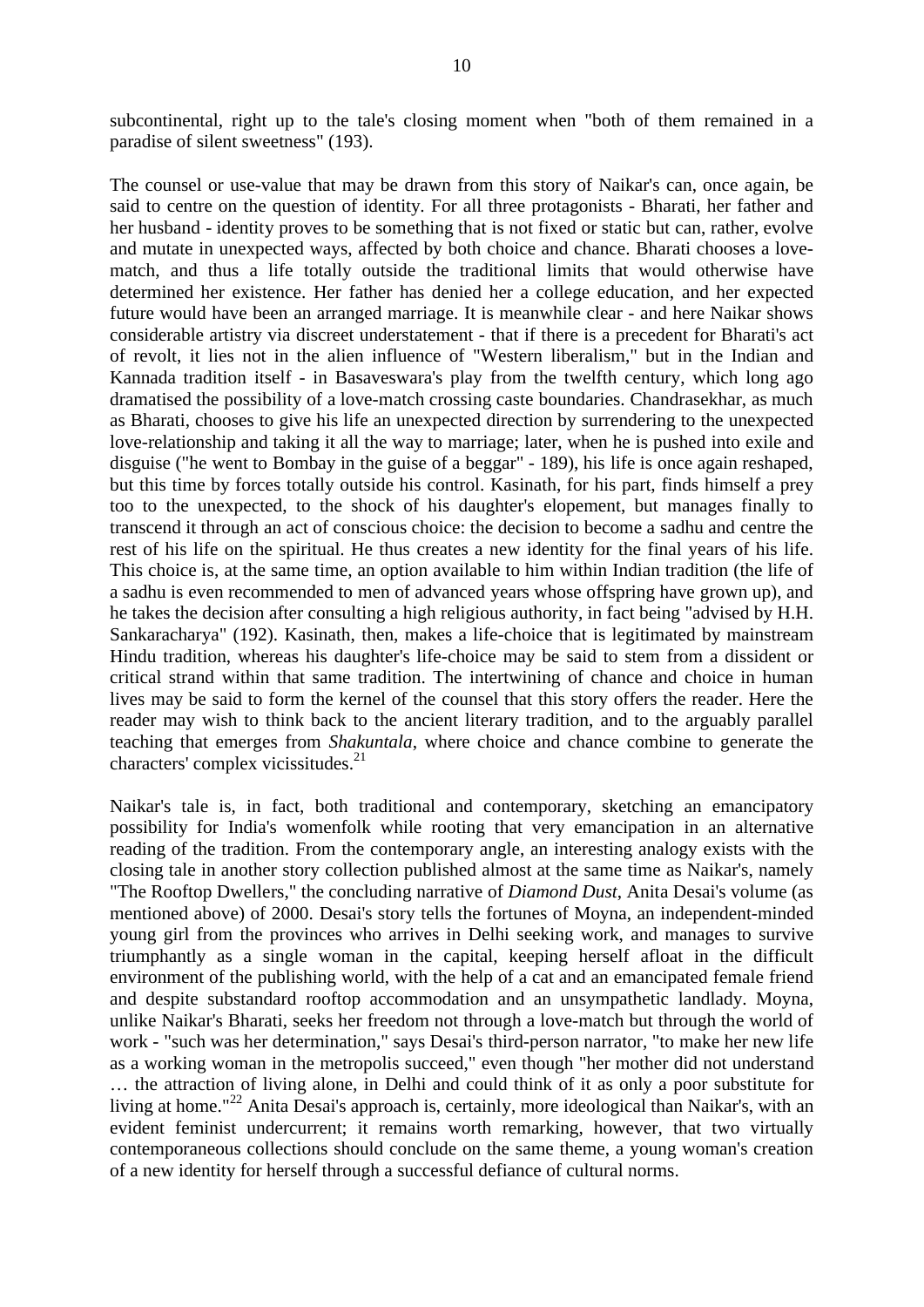The three stories by Basavaraj Naikar that we have examined in detail all fall clearly within the terrain of the traditional story, focusing from different angles on the subject of human identity and thus offering the reader counsel, or useful material for reflection. Further analysis would no doubt find similar features in the other stories in the volume. Naikar has, while remaining faithful to the Indian tradition, succeeded in endowing his narratives with a broader universality that pays tribute to the age-old human faculty of storytelling. Closing his volume, the reader, satisfied yet also stimulated to thought, may legitimately recall the celebrated words with which Benjamin ended his study of traditional narrative: "The storyteller is the figure in which the righteous man encounters himself." $^{23}$ 

\*\*

#### **WORKS CITED**

Benjamin, Walter. "The Storyteller: Reflections on the Works of Nikolai Leskov" [1936]. Trans. Harry Zohn in: *Illuminations* (1970). London: Collins/Fontana, 1973, 83-109.

Chandra, Vikram. *Love and Longing in Bombay*. London: Faber and Faber, 1997.

Choubey, Asha. "*The Thief of Nagarahalli and Other Stories*: Essentially Indian Stories", 2002. <http://www.scholars.nus.edu.sg/landow/post/india/literature/choubey4.html>

Da Cunha, Nisha. *Old Cypress*. New Delhi: Penguin India, 1991.

Desai, Anita. *Diamond Dust* [2000]. London: Vintage, 2001.

Hardy, Thomas. *Selected Stories* [1879-1897]. London: Macmillan, 1966.

Kalidasa. *The Loom of Time: A Selection of His Plays and Poems* [*The Cloud-Messenger*; *The Gathering of the Seasons*; *Shakuntala*] [1st millennium BCE?]. Trans. and ed. Chandra Rajan. New Delhi: Penguin India, 1989.

Lahiri, Jhumpa. *Interpreter of Maladies* [1999]. London: HarperCollins, 2000.

Mistry, Rohinton. *Tales from Firozsha Baag* [1987]. London: Faber and Faber, 1992.

Naikar, Basavaraj. "The Image of New Woman in Anand's *Gauri*". In *Studies in Indian Writing in English, vol. I*. Ed. Rajeshwar Mittapalli and Pier Paolo Piciucco. New Delhi: Atlantic Publishers and Distributors, 2000, 1-12.

\_\_, "Coming Together: the Central Problem in *The Serpent and the Rope*". In *Studies in Indian Writing in English, vol. II*. Ed. Rajeshwar Mittapalli and Pier Paolo Piciucco. New Delhi: Atlantic Publishers and Distributors, 2001, 43-52.

- \_\_, *Critical Articles on Nirad C. Chaudhuri*. Dharwad: Sivararanjani Publications, 1984.
- \_\_, *Sarvajna: The Omniscient Poet of Karnataka*. Dharwad: Sivararanjani Publications, 1984.
- \_\_, *The Thief of Nagarahalli and Other Stories*. Calcutta [Kolkata]: Writers Workshop, 1999.
- \_\_, (trans. from Kannada). *Musings of Sarvajna*. Dharwad: Sivararanjani Publications, 1990.

Naipaul, V.S. *Miguel Street* [1959]. Harmondsworth: Penguin, 1971.

Poe, Edgar Allan. "Tale-Writing. Nathaniel Hawthorne" [1847]. In *The Fall of the House of Usher and* 

*Other Writings*. Harmondsworth: Penguin, 1967, new edn. 1986, 437-447.

Rao, Raja. *The Cat and Shakespeare* [1971]. New Delhi: Orient Paperbacks, 1996.

Rushdie, Salman. *East, West* [1994]. London: Vintage, 1995.

Seth, Vikram. *A Suitable Boy* [1993]. London: Phoenix, 1994.

Tagore, Rabindranath. *Collected Stories*. Madras [Chennai]: Macmillan India, 1974.

Twain, Mark. "How To Tell A Story" [1894]. In *Short Stories* (q.v.), 666-670.

\_\_, *Short Stories* [1865-1909]. Harmondsworth: Penguin, 1993.